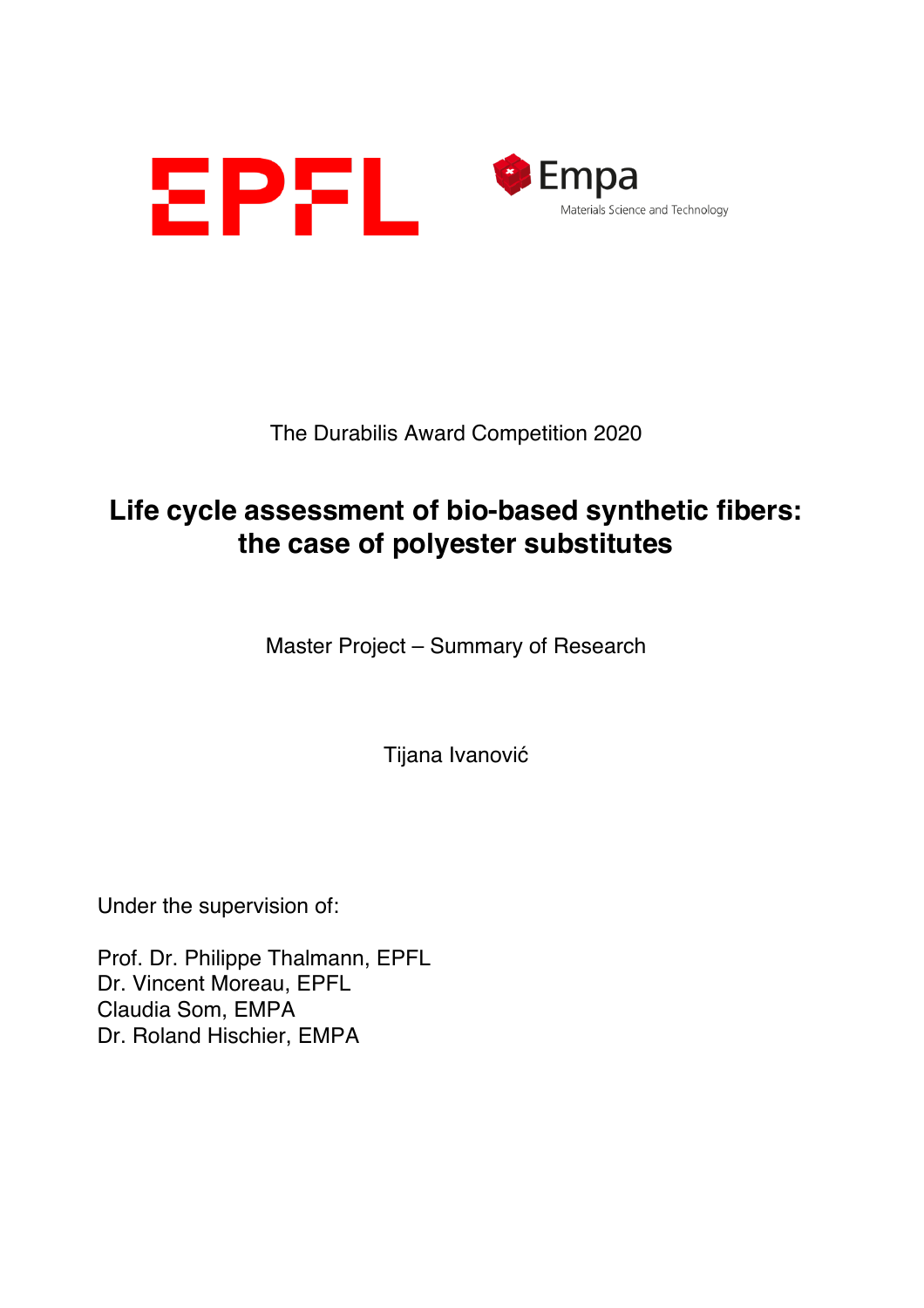Textile industry is a resource-intensive sector with a high dependency on fossil resources; which emits excessive amount of greenhouse gases and uses notable amounts of water throughout the supply chain [1]. The main building block of any textile product is a fiber. Half of the present 107 million-ton annual fiber production falls on a specific type of synthetic fiber – the **polyester** [2] and the overall fiber production volumes have been and are predicted to keep on growing rapidly.

Traditionally, polyester is obtained from polyethylene terephthalate polymer (**PET1**) by simple melt spinning, i.e. process in which the polymer<sup>2</sup> is melted and drawn out into the fiber. This makes polyester not only a prevalent textile fiber; it means that it is produced from fossil resources through the means of chemical engineering.

It is therefore obvious that business-as-usual practices of the synthetics' production combined with the growth predictions will not be able to break from the fossil-fuels nor mitigate the environmental impacts without some intervention. One proposed solution for decoupling and reducing primarily the climate footprint of the resource-intensive sectors is to "go bio-based", which has also become the priority of the European Union for textiles from 2019 [3]. **"Going bio-based"** means that the fossil-based products (like polyester) are functionally replaced by bio-based alternatives – products where a part or entirety of the product's mass stems from the non-fossil feedstock. At present, the most widely used alternative feedstock are the **agricultural crops**. Bio-based C content of the product is used to express how much of a product has successfully been "bio-sourced". The ultimate idea behind bio-sourcing is to use the non-fossil carbon (C) sources in order to elope additional emissions of carbon dioxide  $(CO<sub>2</sub>)$  and other greenhouse gases, thereby reducing the climate impacts of the product.

At present, **95%** of the polyester put on the market can be substituted by 3 bio-based alternatives [4]:

- bio-based PET fiber (**bio-polyester**) "drop-in substitution" chemically identical compounds to the fossil-based polyester, but stemming from the bio-feedstock
- polytrimethylene terephthalate (**PTT**) fiber a bio-based fiber with similar functional properties
- polylactic acid (**PLA**) fiber "novel" substitute without a fossil counterpart, 100% bio-based

In spite of the existing political will to prioritize bio-based alternatives, the **environmental effects** of the feedstock substitution for polyester fibers are not studies abundantly. Present-day studies related to the performance of the bio-based synthetics focus on a limited number of indicators or are performed for polymers or bottles. No study was performed to corroborate that they are indeed ecofriendlier option. It is in this vacuum of insufficient knowlegde, political prioritization and a need for environmentally-sound products, that this project finds its place.

In the language of engineering and this project, the environmental performance is assessed though the means of a **life cycle assessment (LCA)**. In short, LCA has two steps; it aggregates the overall resource consumption and emissions during the fiber's "life" into an inventory; then, an assessment method evaluates the gravity of these impacts. Among other, it gives the overall score for 1kg of each fiber, whereby different impacts (e.g. water pollution levels, land use and air pollution) are brought together allowing for a comprehensive single-unit comparison. Here, **"fiber's life"** encompasses a cradle-to-gate scope, including the production and transportation of all intermediaries - from sowing and growing crops (cradle), across the polymer all the way to the finished fiber at the factory (gate). State-of-the-art production processes of fossil-, fully and partially bio-based polymers are used, and suitable melt spinning is applied at the end. The **impact assessment** was performed using 2 methods – Swiss Ecological Scarcity and European Environmental Footprint, reflecting the

<sup>&</sup>lt;sup>1</sup> PET is not specific to the textile industry; it is a well-established, fossil-based polymer used in plastics & packaging sector (e.g. PET water bottles).

<sup>2</sup> Polymer is a chemical compound composed of repeating units called monomers.